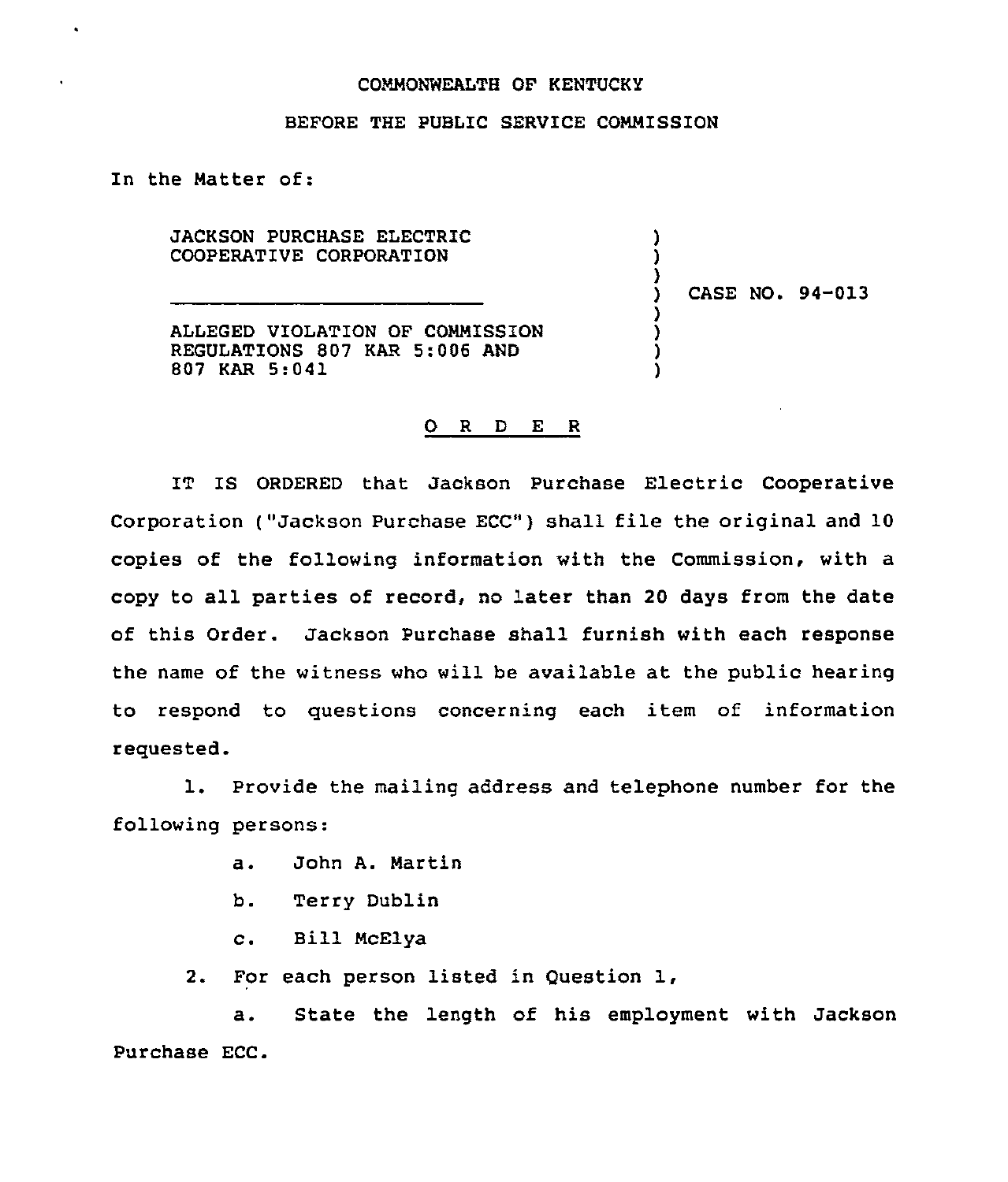b. List all positions with Jackson Purchase ECC which he has held, his length of service at each position, and each position's duties.

c. List all positions which he has held with other employers involving the construction or maintenance of electric distribution lines.

d. Describe his educational background (including any technical or vocational education).

e. (1) State whether he had violated any Jackson Purchase ECC work rule prior to August 16, 1993.

(2) If yes, state the date of each violation, its nature, and any disciplinary action which Jackson Purchase ECC took against him.

3. a. State whether Jackson Purchase ECC has taken any disciplinary action(s) against any person listed in Question 1 for the August 16, 1993 incident.

b. If yes, for each disciplinary action:

(1) identify the person(s) against whom action was taken.

(2) the reason for this action.

(3) the nature of the disciplinary action.

4. Provide any reports on the August 16, 1993 incident which were prepared by any local, state, or federal governmental agency, and which Jackson Purchase ECC has not previously submitted to the Commission.

 $-2-$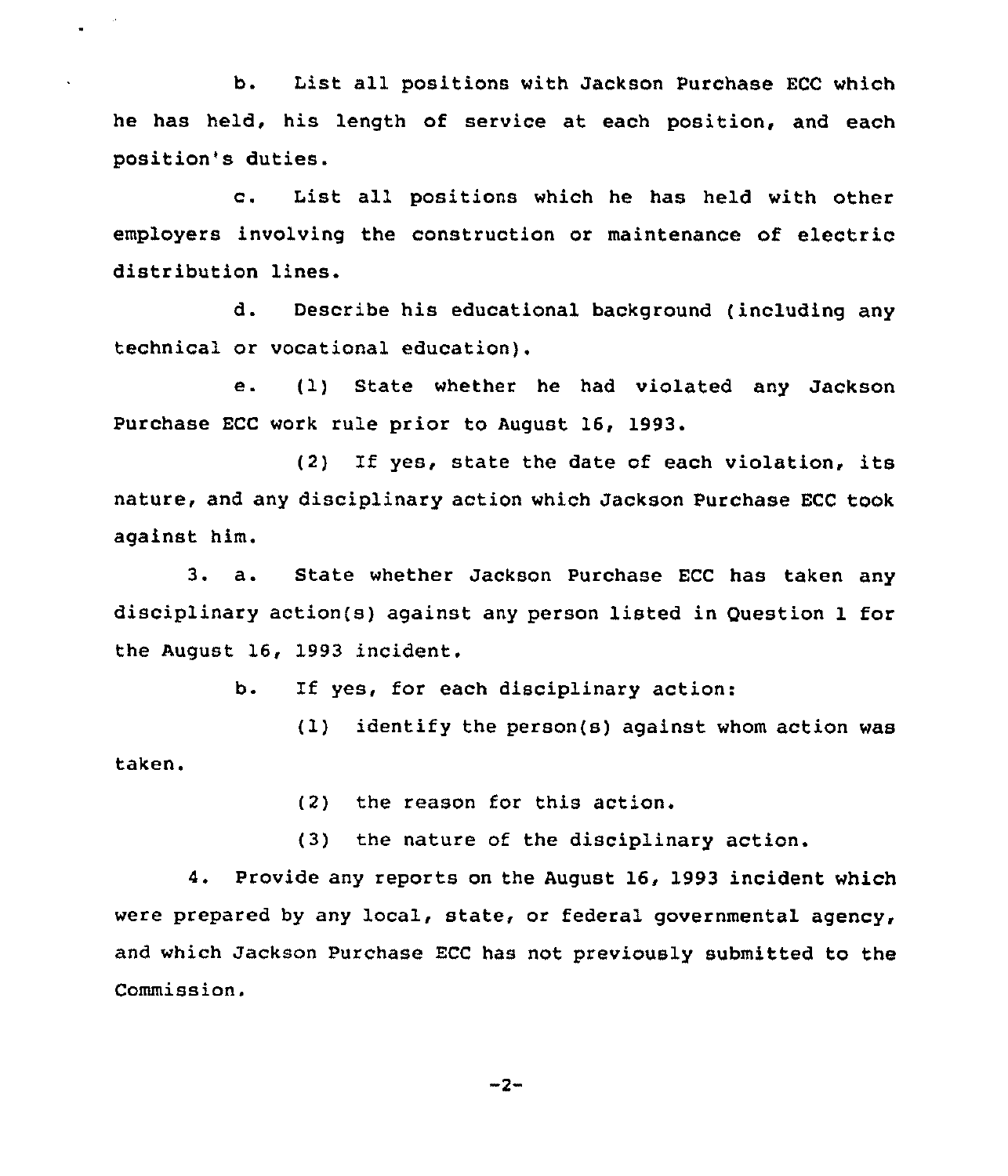5. Describe the injuries which Gregory M. Conyers sustained as a result of the August 16, 1993 incident.

6. a. Describe John A. Martin's injuries and the medical treatment which he received for them.

b. State the number of work days which Martin lost as a result of the incident.

c. State the date when Martin returned to work.

7. Describe Jackson Purchase ECC's actions since the August 16, 1993 incident to prevent similar incidents.

B. Identify the witnesses which Jackson Purchase ECC intends to call at the scheduled hearing and summarize the expected testimony of each witness.

9. Provide the following information regarding the digger derrick truck involved in the August 16, 1993 incident:

a. Model

 $\ddot{\phantom{0}}$ 

b. Manufacturer

c. Brief description of truck

d. Manufacturer's advice or instructions concerning the truck's use near energized lines.

e. Year purchased

f. Year manufactured

10. Describe how the digger derrick truck involved in the August 16, 1993 incident was grounded.

11. a. State whether any civil actions arising out of the August 16, 1993 incident, including claims under the laws, have been brought against Jackson Purchase ECC.

 $-3-$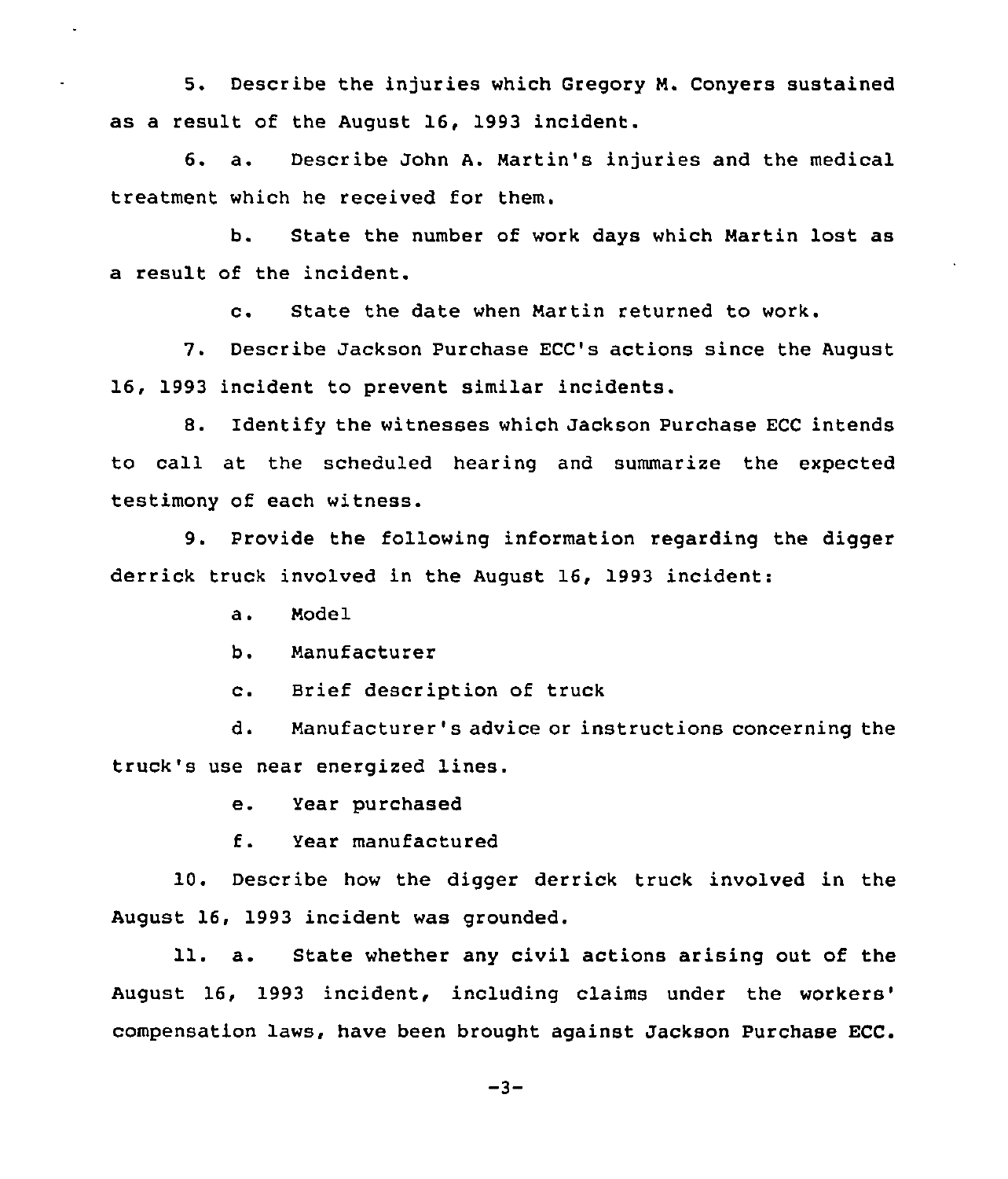b. If yes, for each action

 $\ddot{\phantom{1}}$ 

 $\bullet$ 

(1) Identify the complainant.

(2) Provide a copy of the complaint.

(3) Provide a copy of any answer or response made by Jackson Purchase ECC.

(4) What is its current status?

12. a. Provide a copy of Jackson Purchase ECC's current Safety Manual.

b. Identify any changes which were made in this manual since the August 16, 1993 incident.

13. a. Provide a copy of Jackson Purchase ECC's current safety policies regarding the grounding of equipment, including trucks.

b. Identify any changes which were made in these policies since the August 16, 1993 incident.

14. a. What instructions about the use and grounding of mechanical equipment around energized lines does Jackson Purchase ECC give its employees?

b. If these instructions are in written form, provide a copy of these instructions.

15. a. State whether, at the time of the August 16, 1993 incident, Jackson Purchase ECC employees Conyers, Dublin, Martin, and McElya complied with all provisions of the National Electrical Safety Code and the American Public Power Association Safety Manual.

 $-4-$